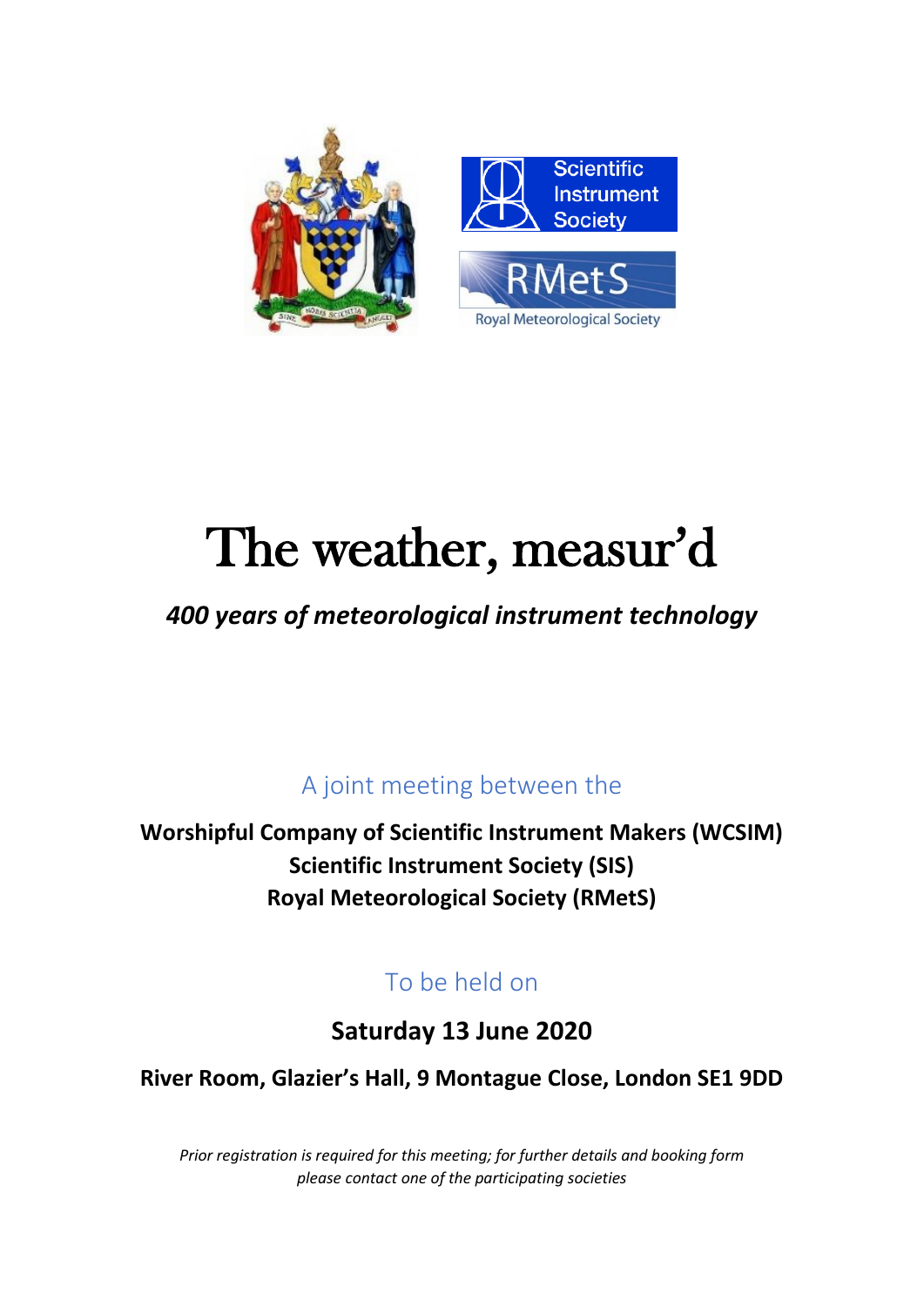## **MEETING PROGRAMME**

## *The weather, measur'd:* **400 years of meteorological instrument technology** *Saturday 13 June 2020 - Glazier's Hall, 9 Montague Close, London SE1 9DD*

| <b>Time</b>                                            | Topic/title                                                                                                      | Speaker                                                                                         |
|--------------------------------------------------------|------------------------------------------------------------------------------------------------------------------|-------------------------------------------------------------------------------------------------|
| 0945                                                   | Registration, tea/coffee                                                                                         |                                                                                                 |
| 1000                                                   | SIS AGM [no fee to attend AGM only]                                                                              |                                                                                                 |
| 1030                                                   | Welcome and introduction                                                                                         | Master, Worshipful Company<br>of Scientific Instrument Makers                                   |
| Session one - Temperature measurements (WCSIM Chair)   |                                                                                                                  |                                                                                                 |
| 1040                                                   | The first thermometers in England and the<br><b>Central England Temperature series</b>                           | Stephen Burt FRMetS<br>University of Reading                                                    |
| 1105                                                   | From mercury to silicon                                                                                          | Dr Simon Bell<br>University of Birmingham                                                       |
| 1130                                                   | The challenges of making temperature<br>measurements in Antarctica                                               | <b>Steve Colwell</b><br><b>British Antarctic Survey</b>                                         |
| 1155                                                   | Morning session speaker Q&A panel                                                                                |                                                                                                 |
| 1210                                                   | <b>LUNCH</b>                                                                                                     |                                                                                                 |
| <b>Session two - Pressure measurements (SIS Chair)</b> |                                                                                                                  |                                                                                                 |
| 1330                                                   | Early barometers: instruments, scales and<br>makers in England to 1851                                           | Dr Gloria Clifton<br>National Maritime Museum and<br>Royal Observatory at Greenwich             |
| 1355                                                   | Luke Howard's barograph clock<br>and urban climate studies                                                       | Alison Boyle FRAS<br>Science Museum, London<br>and Stephen Burt FRMetS<br>University of Reading |
| 1420                                                   | Early barometer observations and their<br>use in modern climatology                                              | Dr Richard Cornes<br>University of Southampton                                                  |
| 1445                                                   | Using historic pressure observations to<br>reconstruct extreme weather                                           | Dr Philip Brohan<br>Met Office Hadley Centre, Exeter                                            |
| 1510                                                   | Refreshments                                                                                                     |                                                                                                 |
| <b>Session three - Wind measurements (RMetS Chair)</b> |                                                                                                                  |                                                                                                 |
| 1540                                                   | Aeolus: a 21st-century spaceborne<br>anemometer                                                                  | Dr Roland Meynart<br>European Space Agency                                                      |
| 1605                                                   | From the surface of the ocean to the top<br>of the atmosphere – meteorological<br>observing, how hard can it be? | <b>Stuart Goldstraw</b><br>Met Office, Exeter                                                   |
| 1640                                                   | $Panel - all speakers$                                                                                           |                                                                                                 |
| 1700                                                   | Wrap up and meeting close                                                                                        | Master, WCSIM                                                                                   |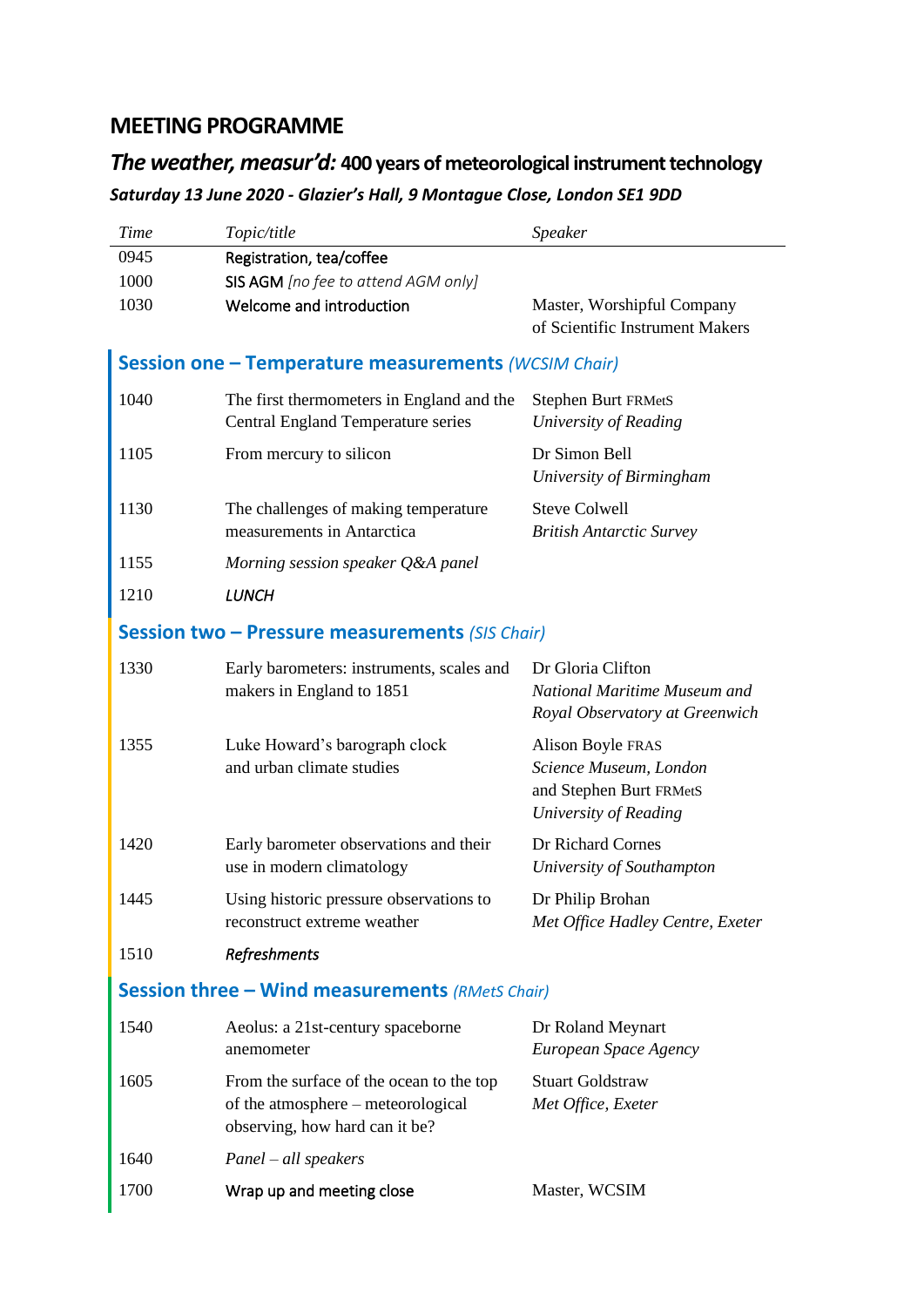#### **ABSTRACTS AND SPEAKER BIOGRAPHIES**

#### **Stephen Burt** FRMetS *Department of Meteorology, University of Reading (Retired)*

#### The first thermometers in England and the Central England Temperature series

In 1661, Robert Southwell (1635-1702, later PRS) was on his Grand Tour in Europe. His diary shows he was in Florence on 3 April 1661, and it was almost certainly there, at the Medici court, that he saw one of the examples of exquisite glassblowing we now know as Little Florentine Thermometers. He brought back one or two of these delicate instruments to England, and later that year or in early 1662 showed them to Robert Boyle and his assistant Robert Hooke at a Royal Society meeting in London. Hooke, as Curator and chief experimentalist to the Royal Society, was instantly fascinated, had copies made and began England's first temperature measurements: Boyle and Hooke together worked on the thermal properties of gases, publishing Boyle's Law *PV=k* in 1662.

*Stephen Burt has published extensively on British weather and climate for over 40 years, covering topics as diverse as historical and contemporary gales, heatwaves, blizzards and cloudbursts, meteorological instruments and observing, and the humidity records from the Ben Nevis Summit Observatory. He has written or co-authored five books on meteorology, most recently Oxford Weather* and Climate since 1767*, published by Oxford University Press in 2019. Stephen is a Fellow of the Royal Meteorological Society, a member of the American Meteorological Society and the Scientific Instruments Society, and an Honorary Fellow of the University of Reading.*

**Dr Simon Bell** *University of Birmingham*

#### From mercury to silicon

Let's take a journey through modern air temperature sensing. From daily manual readings with mercury thermometers through to automated readings from platinum resistance thermometers, thermistors and tiny 3 mm wide thermometers found on electronics boards. The advantages and disadvantages of each technology are discussed. We'll delve into how these technological advancements have unlocked fascinating use-cases. In particular, how the miniaturisation of components, combined with increased affordability, lower battery consumption, and cutting-edge wireless communications have enabled dense roll-outs of thermometers across UK cities. Providing insights into city-scale phenomena such as urban heat islands.

*Simon is a research fellow at the University of Birmingham. He's spent the last 5 years developing and commercialising a low-cost infrared temperature sensor to help highways managers efficiently and safely grit their road network in winter. He's now the technical lead on the Birmingham Urban Observatory project, developing best practices for deploying sensor networks across a city and managing and visualising the constant stream of incoming data. He's also working on sensors to predict the infamous "leaves on the line" issue that plagues the UK railway network throughout autumn.*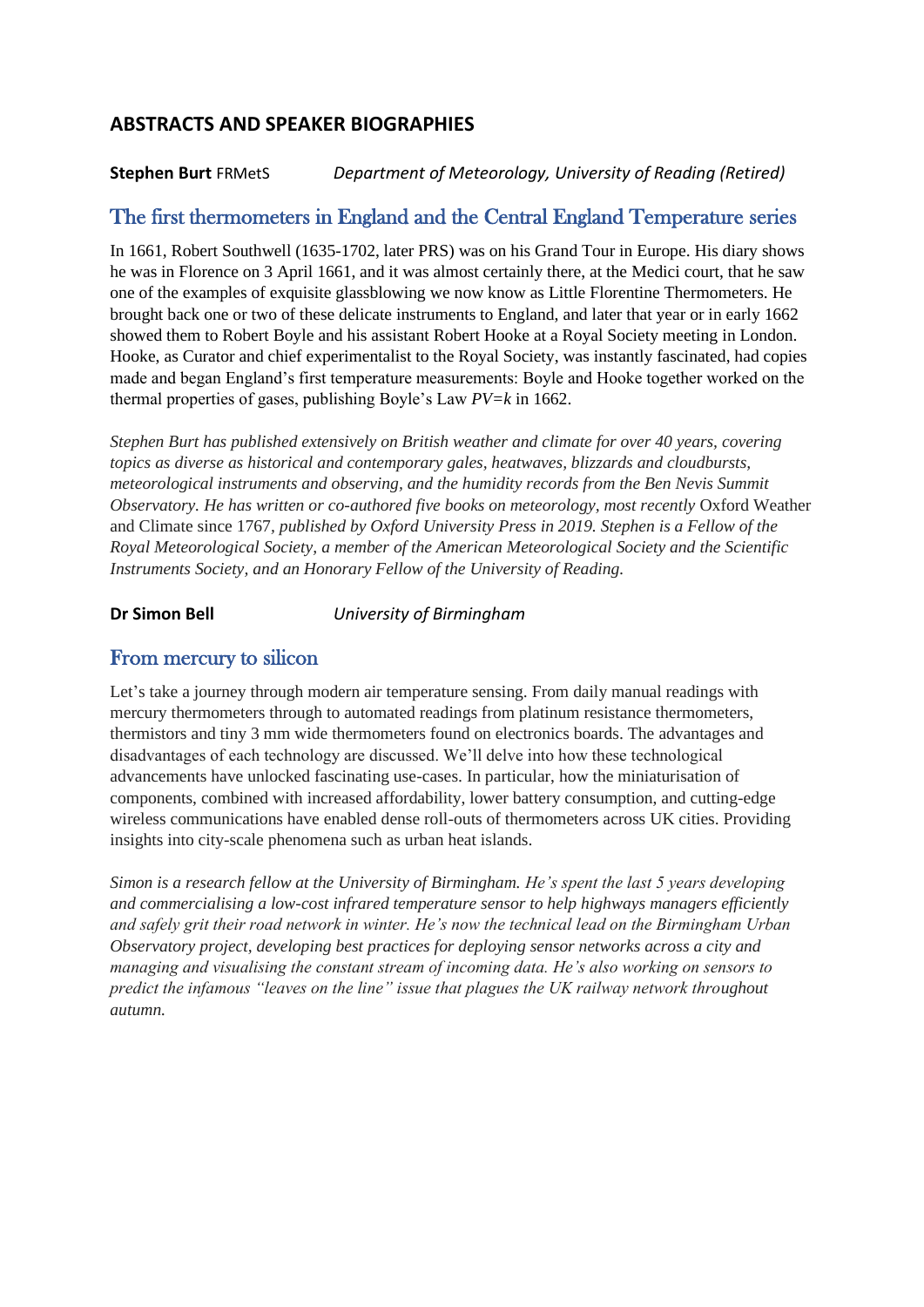#### **Steve Colwell** *British Antarctic Survey, Cambridge*

#### The challenges of making temperature measurements in Antarctica

Antarctica is the coldest, windiest and driest continent on Earth and this makes making temperature measurements particularly challenging. When the wind increases in Antarctica it starts to pick up snow from the surface and this becomes blowing snow, in winds above 20 m/s this can reduce visibility to just a few tens of meters.

The lowest temperature ever recorded at the surface in Antarctica was -89.2 °C: here, electronic sensors and loggers are often operating at temperatures well below what they are rated for by their manufacturers. These challenges and others will be presented.

*Steve Colwell has worked for the British Antarctic Survey (BAS) for almost 30 years. He overwintered at Halley research station in 1991 and has returned to Antarctica 10 times since for Antarctic summer seasons. He is currently head of meteorology and ozone monitoring (MOM) at BAS which is responsible for its operational meteorology program. He is actively involved with the World Meteorological Organisation (WMO) and sits on the panel of experts on polar and high mountains observations, research and services and chairs the Antarctic Task Team with this group. BAS also carries out the Global Climate Observing System (GCOS) monitoring of Antarctica for the WMO and Steve leads this. He was awarded a Polar Medal in 2012 for services in the Antarctic, which he received from the Queen at Buckingham Palace.*

**Dr Gloria Clifton** *National Maritime Museum and Royal Observatory at Greenwich (Retired)*

#### Early barometers: instruments, scales and makers in England to 1851

After the invention of the mercury barometer in Italy, primarily by Evangelista Torricelli (1608-47) in 1643, the instrument was soon being tried in England, but the earliest evidence for it being produced commercially dates from the 1670s. Several different patterns emerged which continued to be produced, at least as reproductions, well into the 20th century. In the 1840s the mercury barometer had a new rival in the aneroid barometer, invented in France by Lucien Vidie and patented in 1844. It was soon being offered for sale in England. The talk will outline these developments, including the different styles of barometer, and examine who was producing and selling them, and who was buying them.

*After completing a PhD, Gloria Clifton first encountered the history of scientific instruments as research officer on a project begun by Professor Gerard L'E Turner at Imperial College, London, to research scientific instrument makers. She then moved to the National Maritime Museum and Royal Observatory at Greenwich as curator of navigational instruments, a collection which included barometers. The Museum enabled her to publish the results of the earlier work under Professor Turner as The Directory of British Scientific Instrument Makers c.1550–1851 (1995). Now retired, she regularly goes to the museum as a volunteer and to continue research on instrument makers.*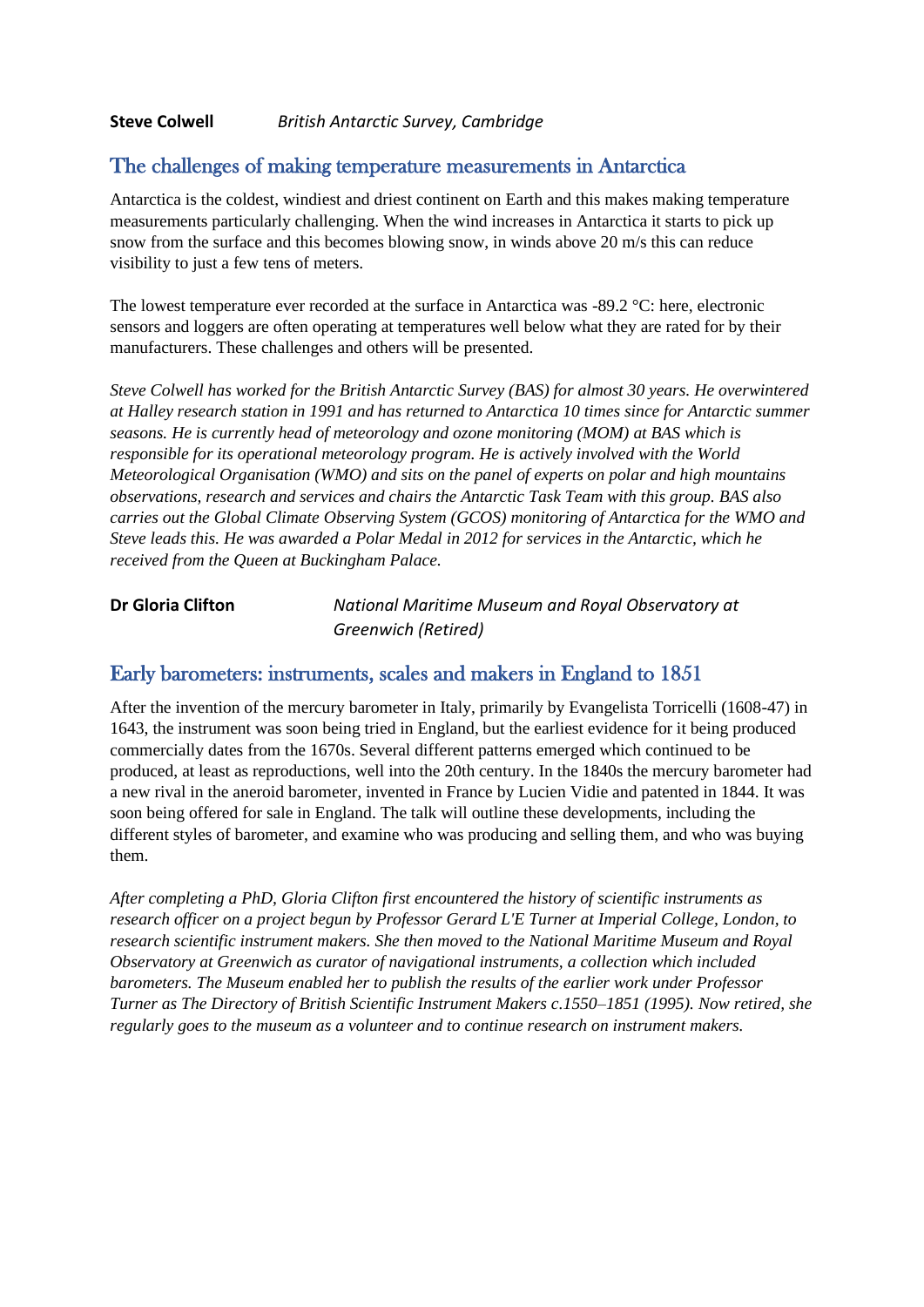#### Luke Howard's barograph clock and urban climate studies

Chemist and meteorologist Luke Howard is best-known for developing the naming system for clouds. But he was also a key figure in the birth of urban climate studies, keeping decades-long records of temperature, pressure and rainfall in London. Most of the pressure recordings were done with a barograph clock made by Alexander Cumming, clockmaker to King George III. In this talk we will describe the workings of the clock, now preserved in the Science Museum, and discuss some of Howard's key observations.

*Alison Boyle is Keeper of Science Collections at the Science Museum, London, managing a team of curators responsible for physical sciences collections ranging from 600 BCE to the present day. She is Secretary of the Scientific Instrument Society and a Fellow of the Royal Astronomical Society.*

**Dr Richard Cornes** *University of Southampton*

#### Early barometer observations and their use in modern climatology

The recording of instrumental observations was widely encouraged by the learned institutions of the late-seventeenth/early-eighteenth century. The analysis of such data and particularly the comparison of simultaneous observations from different locations was seen as a vital component in the construction of a "natural history of meteors" and many Natural Philosophers took up this call by keeping diaries of regular observations. The French physician Louis Morin kept an exceptional diary of meteorological measurements in Paris from 1670 until 1713, which consists of thrice-daily barometer and thermometer readings alongside several other non-instrumental observations. Although few observers recorded measurements with the consistency of Morin, the observations that exist from this time have been used to great effect in numerous modern climate analyses. This presentation will explore the barometer observations recorded in these weather diaries and will describe the use of such data in furthering our understanding of past states of the atmospheric circulation.

*Richard Cornes is a research scientist at the National Oceanography Centre in Southampton where he conducts research on global climate using marine observations. He holds a PhD in climatology from the University of East Anglia for his work on the recovery and homogenization of 300-year-long data series.*

**Dr Philip Brohan** *Met Office Hadley Centre, Exeter*

#### Using historic pressure observations to reconstruct extreme weather

Today's weather forecast combines billions of meteorological observations with a sophisticated mathematical model of the atmosphere and a lot of supercomputer time - to make a detailed, precise, and accurate estimate of the state of the weather all over the world. We'd like to do the same for historic weather events – essentially to re-run today's forecast to look at important storms, drought, and floods from decades or centuries ago. The challenge is that we have few observations from these historical periods, and we need to use them very effectively.

*I work at the Met Office as a climate scientist. My job is to find out what the weather was like 100 years ago, so we can compare that with our experience today and our projections of the future. I have been a data scientist since before it was fashionable. Now I work mostly with weather data, particularly historical observations. While I enjoy model building, I am strongly of the opinion that quantity of data trumps cleverness in analysing it. So I devote most of my time to digging-out more observations.*